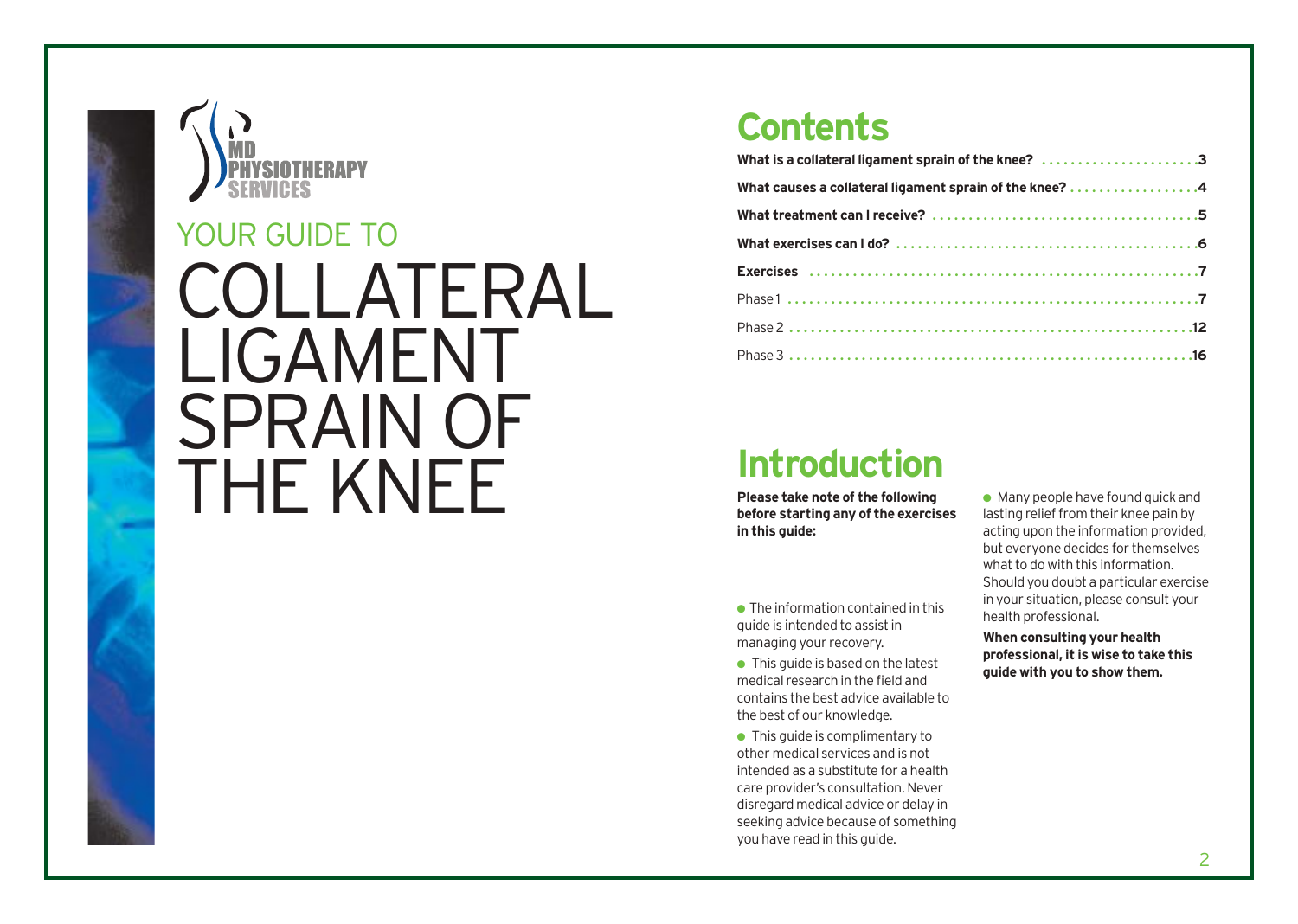### **What is a Collateral ligament sprain of the knee?**

A sprain is a joint injury that causes a stretch or tear in a ligament. Ligaments are strong bands of tissue that connect one bone to another and provide stability to the joint. The medial and lateral collateral ligaments

are two of the four ligaments at the knee that are critical to the stability of the joint. The collateral ligaments of the knee sit on the inside (medial) and outside (lateral) of the joint.



#### **MEDIAL COLLATERAL LIGAMENT**

The medial collateral ligament (MCL) is a broad ligament that spans the distance from the end of the femur (thigh bone) to the top of the tibia (shin bone), with a number of attachment sites on the way. The MCL resists widening or opening up of the inside of the knee joint. Due to its

many attachment points, and the nature of injury that results in an MCL strain, injury to the MCL may result in damage to the medial meniscus as well as to the Cruciate ligaments of the knee, and therefore a full examination is crucial to rule out damage to other structures of the knee.

### **LATERAL COLLATERAL LIGAMENT**

The lateral collateral ligament (LCL) is like a thin cord that runs on the outside of the knee from the femur to the top of the fibular (shin bone). The LCL resists widening or opening of the outside of the knee. Unlike the MCL,

the LCL is not connected to the lateral meniscus and therefore LCL injuries are not commonly associated with meniscus tears. However, again due to the nature of the injury, the cruciate ligaments of the knee may also become damaged.

### **What causes a collateral ligament sprain of the knee?**

Both the medial and lateral collateral ligaments of the knee are injured from direct impact to the knee, usually during sporting activities. MCL injuries occur from a blow to the outside of the knee which forces the inside of the knee to open out and therefore damage the MCL. LCL injuries occur from a blow to the inside of the knee, forcing the outer surface to open and therefore damage the LCL. LCL injuries are far less common than those affecting the MCL. As with most ligament injuries, the extent of the damage can be classified into three different grades;

**Grade I**: Mild tenderness is felt over the ligament but there is usually no swelling. When the stress tests are performed on the injured ligament (which serve to stress the collateral ligaments) pain is felt by the patient, but no joint laxity will be felt by the therapist

**Grade II**: There is a partial tear of the ligament and significant tenderness is felt over the injured ligament, with some swelling. When the stress tests are performed on the injured ligament, there is pain and laxity in the joint, however the therapist will be able to feel a definite end point (i.e. the ligament is damaged, but not completely torn)

**Grade III**: There is a complete tear of the ligament. Pain can vary in severity, and may actually be less than that of an individual with a grade II sprain. When the stress tests are performed on the injured ligament, there is significant laxity, and no end point will be felt by the therapist. The individual may also complain of having a very unstable knee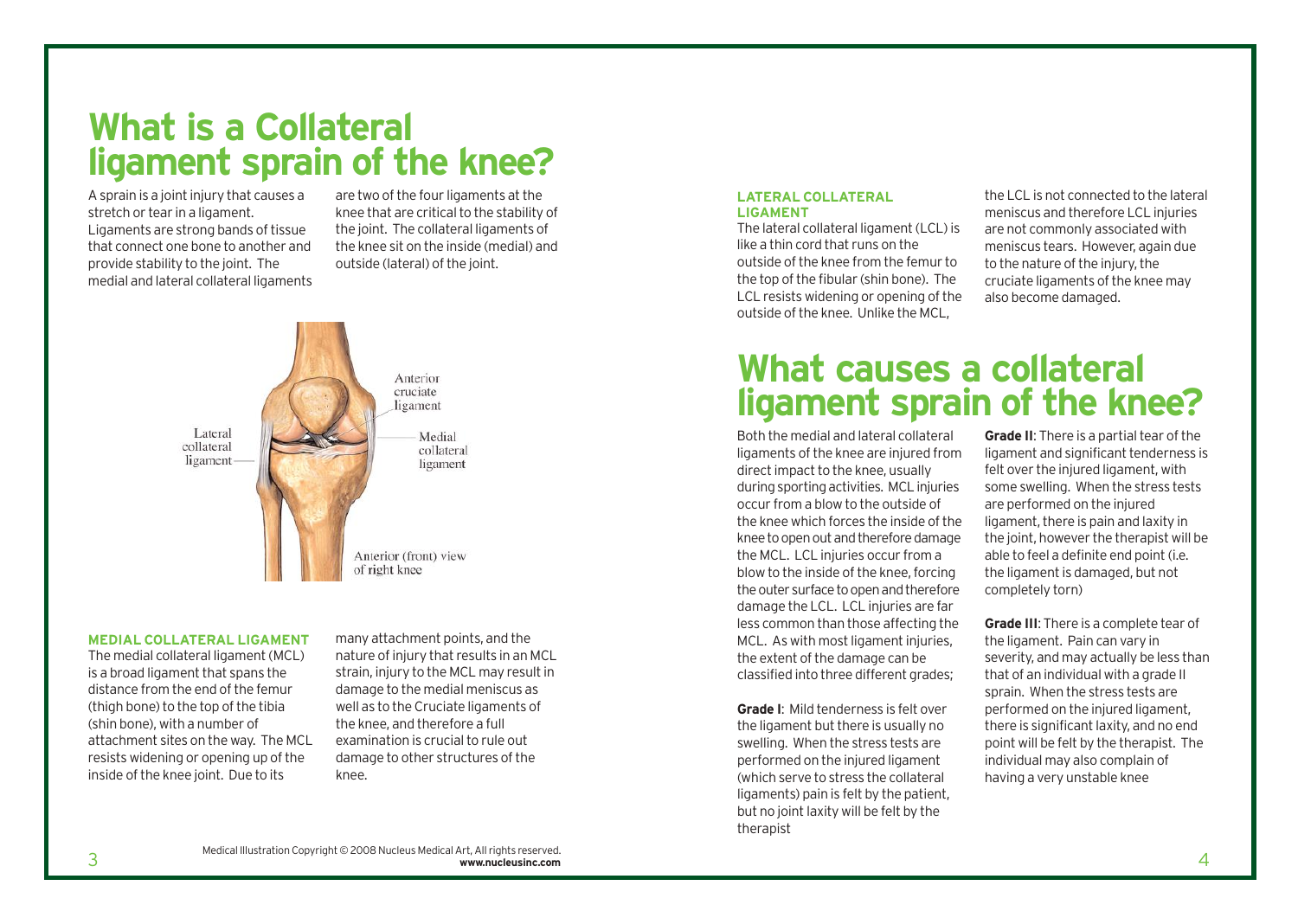# **What Treatment can I receive?**

Treatment of either of the collateral ligaments of the knee is dependent on the severity (grade) of the injury. Most patients with grade I and II sprains are treated conservatively and can return to activity within 3-8 weeks. Patients with a grade II injury may be given a hinged brace early in the treatment. The recovery time for LCL patients can be from 2-6 weeks longer than that of the MCL. Patients who have had a grade III injury to their MCL or LCL can be treated either conservatively or surgically. Conservative treatment will involve an initial period (of about 10 days) of wearing a knee immobiliser and the use of crutches. During this time it is important that the brace is removed a few times a day to work on bending the knee. After this period the patient is often given a hinged brace to wear and is encouraged to increase their range of motion and weight bearing as pain allows. Complete rehabilitation from a grade III collateral ligament tear can take 3-4 months. If surgery is required, which is often the case for athletes who want to return to their original level of performance, it is essential that a post-surgery rehabilitation programme is followed according to your surgeons and therapists advice.

● The application of ice in the first 48- 72 hours will serve to reduce the bleeding, swelling and pain.

In any case of collateral ligament injury of the knee, it is important to consult with a doctor or allied health professional for a proper assessment of the joint due to the possibility of other structures in and around the knee joint also being damaged. Initial management before you can get to see a doctor or allied health professional will be the same as that for any sprain injury which includes **R.I.C.E**. treatment immediately after the injury for the next 48-72 hours.

**Rest**: Rest and immobilisation are essential following a collateral ligament injury until it has been assessed, as any further movement or stress to the ligament will only aggravate the injury and prolong the recovery. You may not have much of a choice as weight bearing could be extremely painful and feel very unstable.

**Ice**: Ice should be applied for 10-15 minutes every 2 hours and should never be applied directly to the skin (therefore always cover it with a tea towel or thin cloth). If you do not have an ice pack, frozen peas provide a good substitute.

**Compression**: Use a brace or compression bandage to support the knee and prevent further damage until treatment can be received. This will also help to control the inflammatory process and bleeding within the joint **Elevation**: Try and keep the knee raised to help control the inflammatory process and bleeding within the joint

### **PRECAUTIONS WHEN USING ICE THERAPY.**

● **Ice treatment must be used carefully otherwise it may cause a skin burn.**

● **Never put an ice pack directly onto the skin, always use a damp towel or cloth to prevent an ice burn.**

● **Only apply an ice pack to areas of skin with normal sensation i.e. you must be able to feel hot and cold.**

● **Never put an ice pack over an open wound or graze.**

● **Do not apply an ice pack to an area with poor circulation.**

● **Never leave an ice pack on the skin longer than the time stated in this advice sheet.**

● **Adults should always supervise young children when using ice packs. Application may be reduced and extra care should be taken when checking the skin.**

● **Remember to check the skin underneath every 5 minutes for:**

- Whiteness of the skin
- Blueness of the skin
- $\bullet$  Blotchy and painful skin
- Excessive numbness

**If you get any of these symptoms remove the ice pack immediately.**

# **What exercises can I do?**

It is important that you are aware that this is a general exercise programme for collateral ligament injuries of the knee, which can be adjusted depending on advice that you have been given by your health professional on assessment and the severity of your injury. As already stated, it is essential that you consult with your doctor or allied health

professional for a full assessment to ensure that no other structures are damaged, especially if you are experiencing excessive instability of your knee. It is also important to show this exercise programme to your doctor or allied health professional to determine at what stage it is safe to start depending on your grade of injury.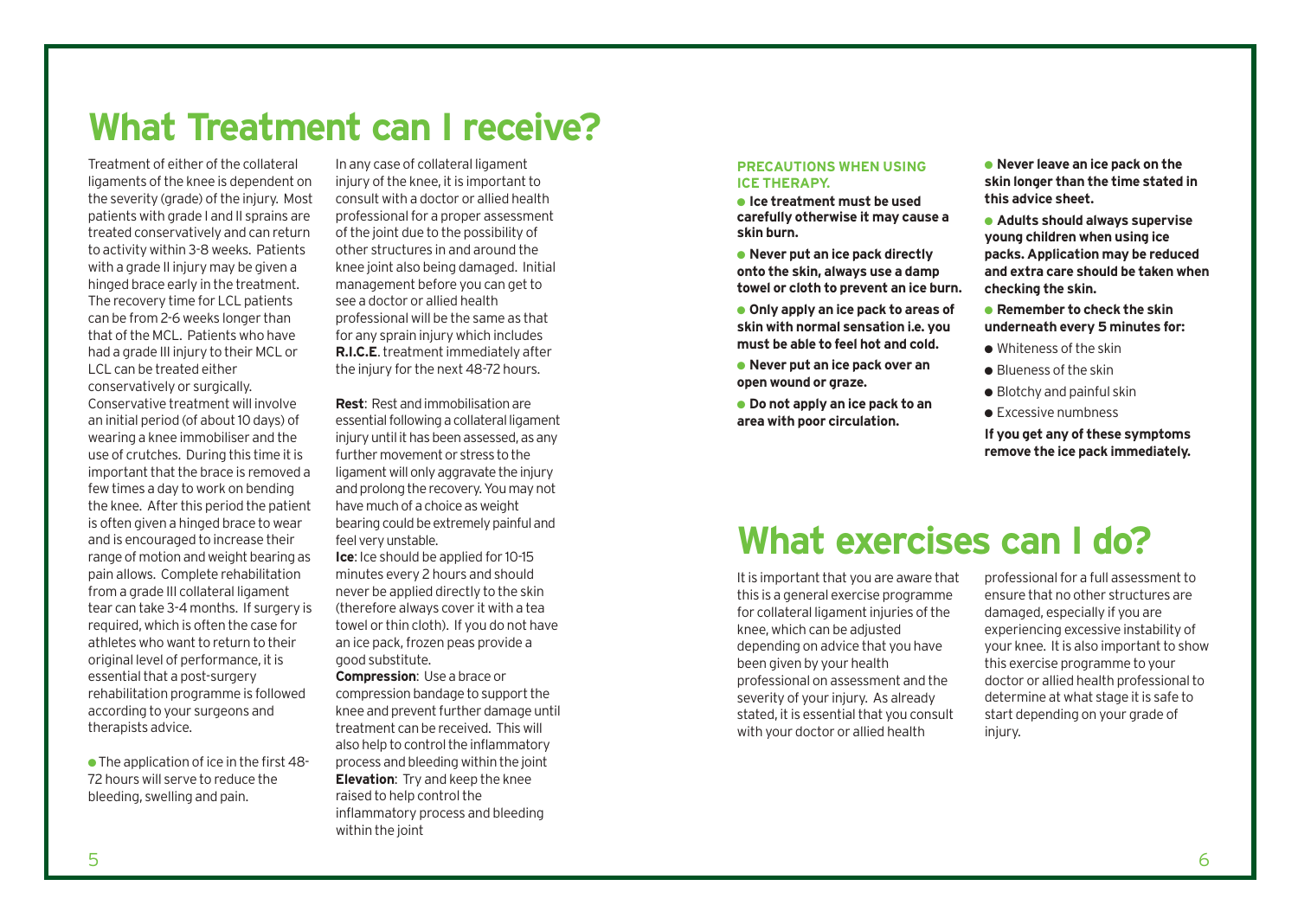# **Exercises**

**EXENCISES** D<br> **Exercises in your pain free**<br> **Exercises will only prolong your<br>
Progress will only prolong your<br>
<b>Exercises, decrease the intensity**<br>
of the exercises by:<br> **Exercises by:**<br> **EXENCISES** D<br> **EXENCISES** limits. **Trying to work in painful ranges will only prolong your recovery** .

● If you experience pain during any of the exercises, decrease the intensity of the exercises by:

- decreasing the number of sets ● decreasing the number of repetitions
- decreasing the range of
- movement
- decreasing the resistance

All exercises should be performed with control and in a pain free range of mo vement

### **S TRET CHING**

● Repeat each of these stretches 3 times (on both sides if necessary).

● Hold each stretch for at least 30 seconds.

**QUADRICEPS STRETCH**

Lying on your right side, your righ t arm extended up to cushion your head, use your left hand to grasp your left ankle as you bend your left



knee backwards. You should feel the stretch along the front of your thigh. It is impor tant to keep the other leg bent at both the hip and the knee, so as not to hyper extend your back. A towel can be used to aid you in this stretch if you are unable to reach your ankle or bend your knee too far.

● Hold a steady stretch, do not

bounc e .

● Do all exercises slowly and breathe

● Progress gradually according to your own level of comfort. ● Following exercise, stiffness or fatigue may result but should not last longer than 24 hrs. The symptoms of your injury should not be aggravated.

normally.

### **HAMSTRING STRETCH**

Lying on back with one leg straight, raise the bent knee towards you and hold behind your knee. Now slowly straighten your knee until a stretch is felt in the back of the thigh. A towel can be used to aid you in this stretch if you are unable to reach your leg.



### **CALF STRETCH**

Keeping back leg straight, with heel on floor and turned slightly outward, lean into wall until a stretch is felt in calf.

### **BUTTOCKS STRETCH**

Lying on your back, rest your right ankle on your left knee. Using your hands lift your left leg into the air, bending the knee at 90°. Pull your left leg gently towards your body. You should feel a stretch in the upper back part of your right leg. A towel can be used to aid you in this stretch if you are unable to reach your leg.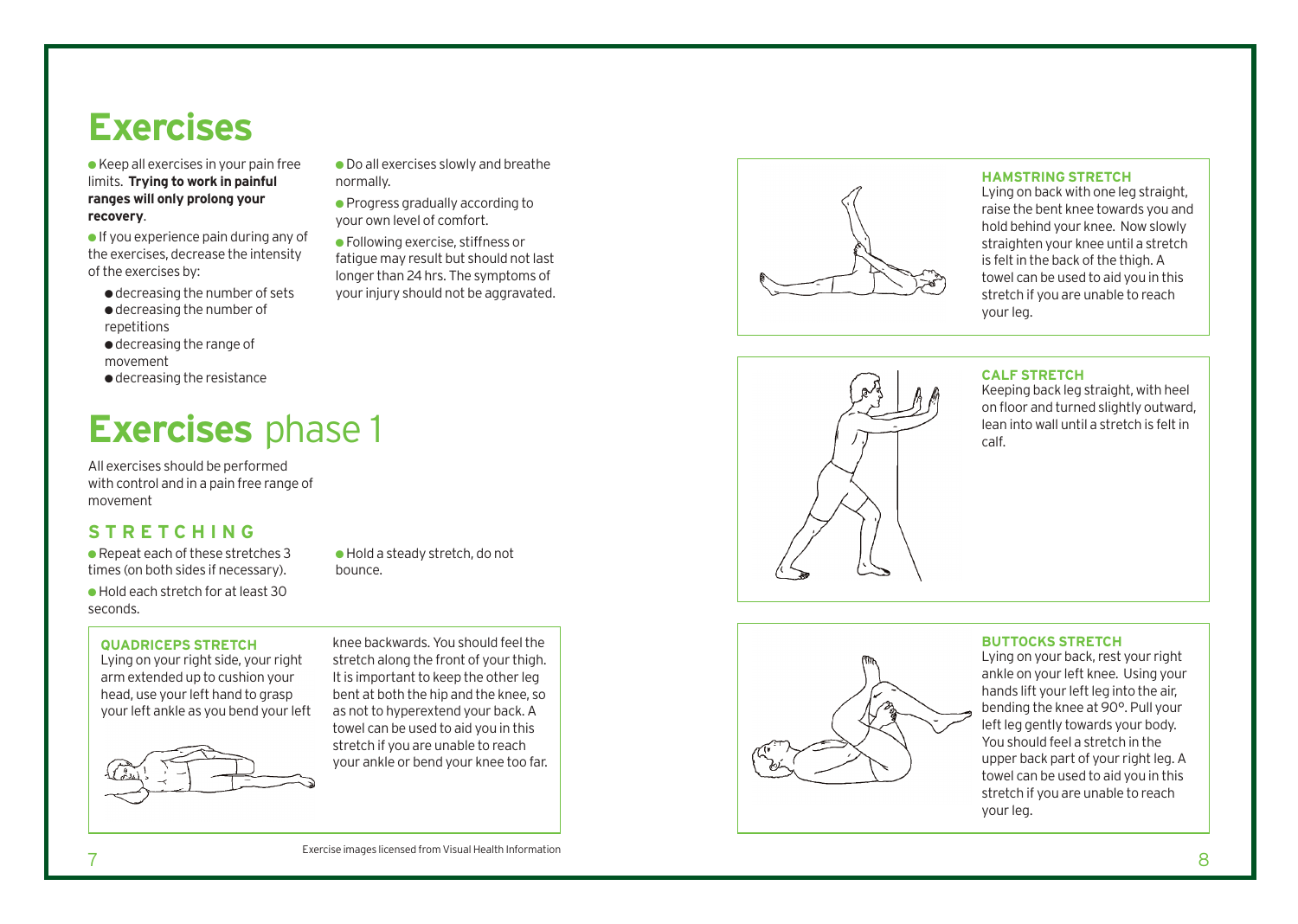### **Exercises** phase 1 (continued)

### **STRENGTHENING**

● Repeat **2 sets** of **10-15 repetitions** on each side (unless otherwise stated in the exercise)

 $\bullet$  Perform each exercise in a controlled manner and within a pain free range of movement

 $\bullet$  If you are experiencing pain with any of these exercises and have already reduced your range of movement, it is important that you consult with a physiotherapist or allied health professional.



**TERMINAL LEG EXTENSIONS** Sitting on the floor with one leg outstretched in front of you and a pillow/rolled up towel under the knee. Lift the heel off the floor straightening the leg, hold for 5 sec. (contract the VMO muscle group), and then relax.

### **BALL SQUEEZING AND PUSHING (A PILLOW CAN BE USED)**

Lying on your back with your knees bent, firstly place the ball between your knees and squeeze. Hold for 10 seconds and repeat 10 times. Now place the ball between your knee and the wall, push out for 10 seconds and repeat 10 times on each leg



### **STRAIGHT LEG RAISE 1**

Lying on your back with your arms next to your side and one leg out stretched in front of you. Keep one leg bent, foot flat on the floor, and now raise the other leg to the height of the bent knee, keeping the leg straight. Repeat 10 times on each leg in each foot position 1. Toes pointing straight upwards 2. Toes pointing outwards.



### **BRIDGING**

With your pelvis in neutral (hip bones facing towards the ceiling) and TA contracted (pull belly button to spine), slowly raise buttocks from floor, keeping your pelvis stable and body in a straight line. Hold for 10 seconds and repeat 10 times



### **STEP-UPS**

Stand on one leg on a s tep facing up the stairs. Slowly lower yourself by bending your knee. Return to starting position without pushing off with the opposite leg. Have your weight on your heel more than your toe, but foot flat, and your knee should be in line with your second toe when bending it i.e. be aware that your knee and foot do not roll inwards. Perform 2 sets of 10 reps per leg.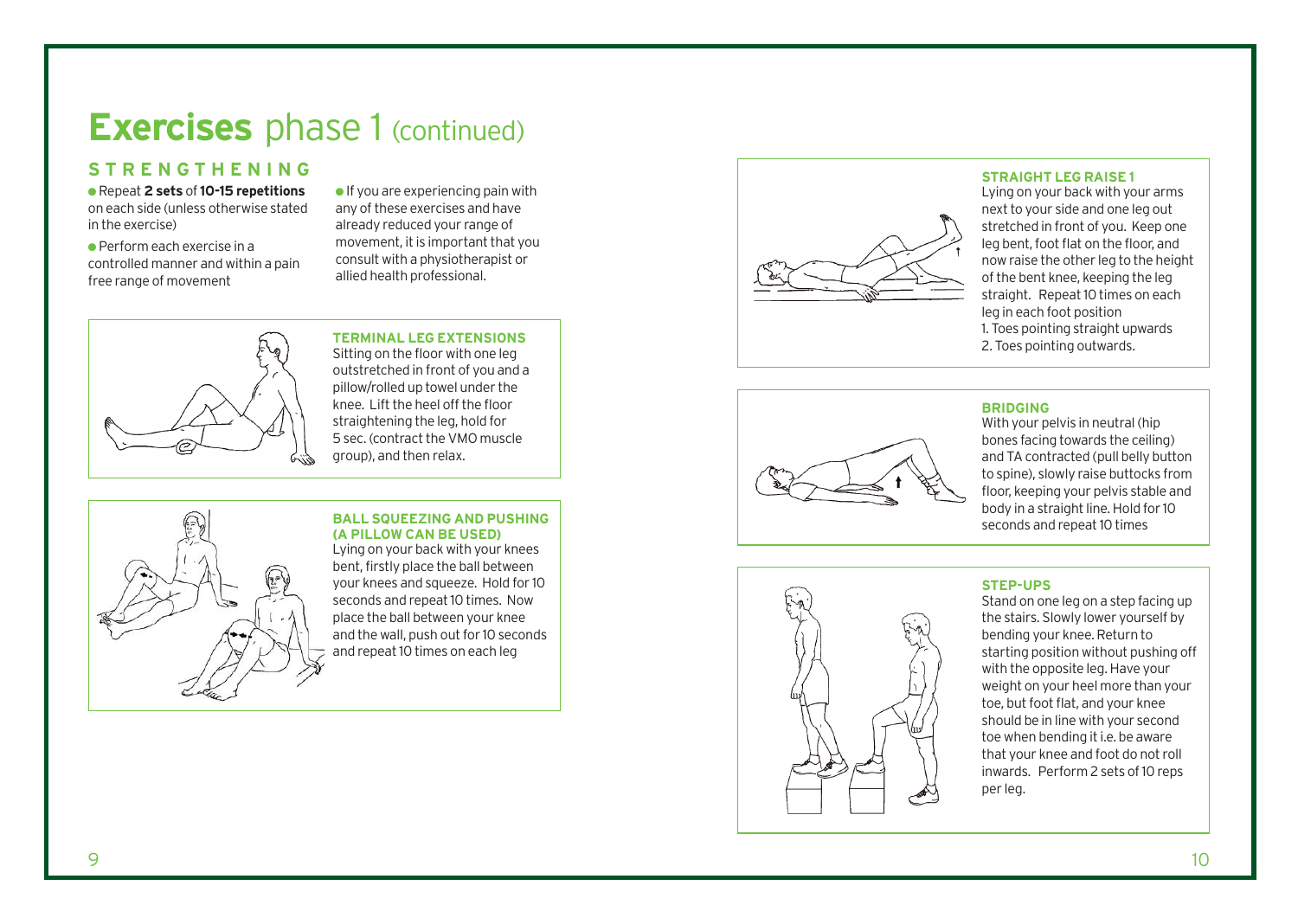# **Exercises** phase 1 (continued) **Exercises** phase 2



### **GLUTES WITH THERABAND**

Assume a side lying position with the knees bent and a black theraband tied around both knees. Keeping the feet together, lift the top knee up against the band as high as possible without the hips opening out, i.e. hips stay square and forward. Hold for 10 seconds. Repeat 10 times on each side.



### **STORK STANDING**

● Balance on one leg for 30 seconds and repeat with the other leg. ● Repeat the above with your eyes closed.

Progress the above to standing on an unsteady surface, e.g. a cushion or a narrow piece of wood.



### **CALF RAISES**

Supporting yourself against a wall, raise up onto your toes in the following manner: First onto your big toe, then onto the middle of your foot and then onto your little toe. Repeat this sequence 10 times.

Phase 2 exercises can be started when you are able to do all the Stretching and Strengthening exercises in Phase 1 with no adverse effects and good control. Continue to work in a pain free range of motion, and continue to do the stretching exercises of phase 1 with each exercise session

### **STRENGTHENING**

● Repeat 2 sets of 10-15 reps on each side (unless otherwise stated in the exercise)

● Maintain good control and form throughout the exercise i.e. in both directions of movement



### **STRAIGHT LEG RAISE 2**

Rest on your forearms, and lift your leg to the height of your bent knee. Keep your leg straight and don't let it rest on the floor on the return down. Repeat 10 times on each leg in each foot position

1. Toes pointing straight upwards 2. Toes pointing outwards.



### **BRIDGING WITH ONE LEG EXTENDED**

Lying on your back, bend both knees to 90° with your feet flat on the floor. Tighten T.A. and lift your pelvis and lower back off the floor. Now lift one foot off the floor, hold for 10 sec, put it back down, repeat with the other foot, and then relax completely. Begin again. Keep the T.A. and Glutes tight throughout the movement to keep the pelvis stable and without dropping to the one side. Repeat 10times per leg.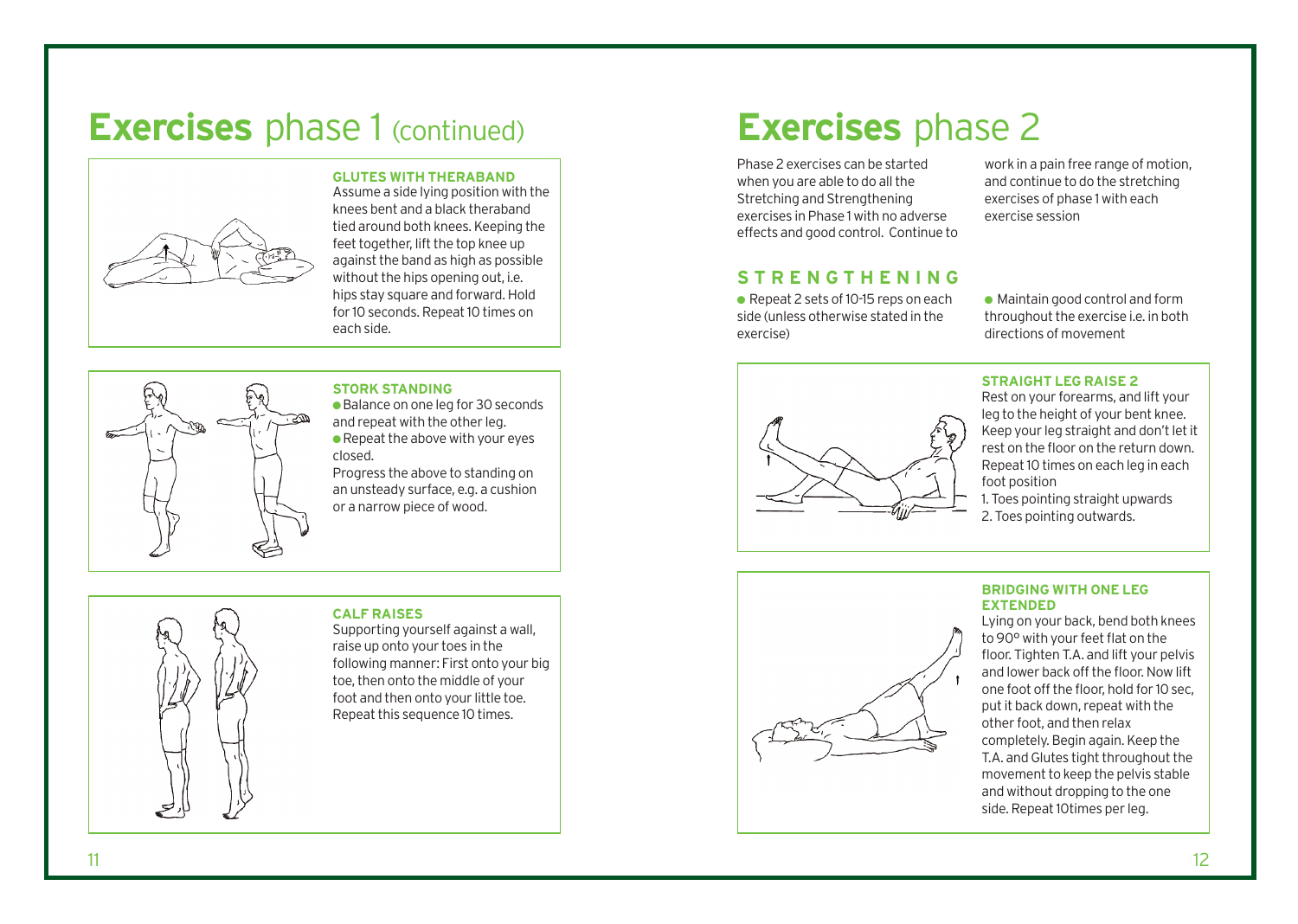# **Exercises** phase 2 (continued)



### **STEP-DOWNS**

Stand on one leg on a step facing down the stairs. Slowly lower yourself by bending your knee. Return to starting position without pushing off with the opposite leg. Be aware that your knee and foot do not roll inwards, that your weight is mostly on your heel with your foot flat, and that your knee goes down in line with your second toe.



#### **LATERAL STEP-UPS**

Standing side on to a step, step up side ways for 10-15 reps, turn around and repeat with the other leg. Make sure that the movement is controlled and you only use the leading leg to lift you. Keep your knee in line with your second toe as you go down.

Standing on one leg, with your weight on your heel, bend down to

**STORK STAND PICK-UP**

pick up a weight with the opposit e hand ensuring that your weight stays on your heel, and that your knee goes down in line with your second toe. Also ensure that your knee and not your back does the bending work. Repeat 10 times on each leg (up and down is one repetition)



#### **LUNGES**

Place one foot in front of the other. Bend both knees together until you have a 90° bend in both. Ensure that your front knee does not go over your front foot when bending to 90°. Return to the starting position. Perform 1 set of 10 reps per leg (complete all 10 reps with the one foot forward before changing and starting with the other leg in front). Progress this exercise to stepping lunges (i.e. start with feet together and step into a lunge position) once you are pain free with the above. Again when you lunge down, make sure that both knees are at a 90° angle and then r e turn to the starting position



#### **WALL SLIDE S**

Stand leaning up against a wall, your feet a little away from the wall with your toes pointing forwards. Push your back against the wall. Slowly lo wer your body into a seated position and hold this position for 10 seconds. Complete 10 repetitions. Make sure that you work in a pain free range of movement, that you don't go down further than 90° in your knees, and that your feet are far enough forwards that your knees do not go over your toes